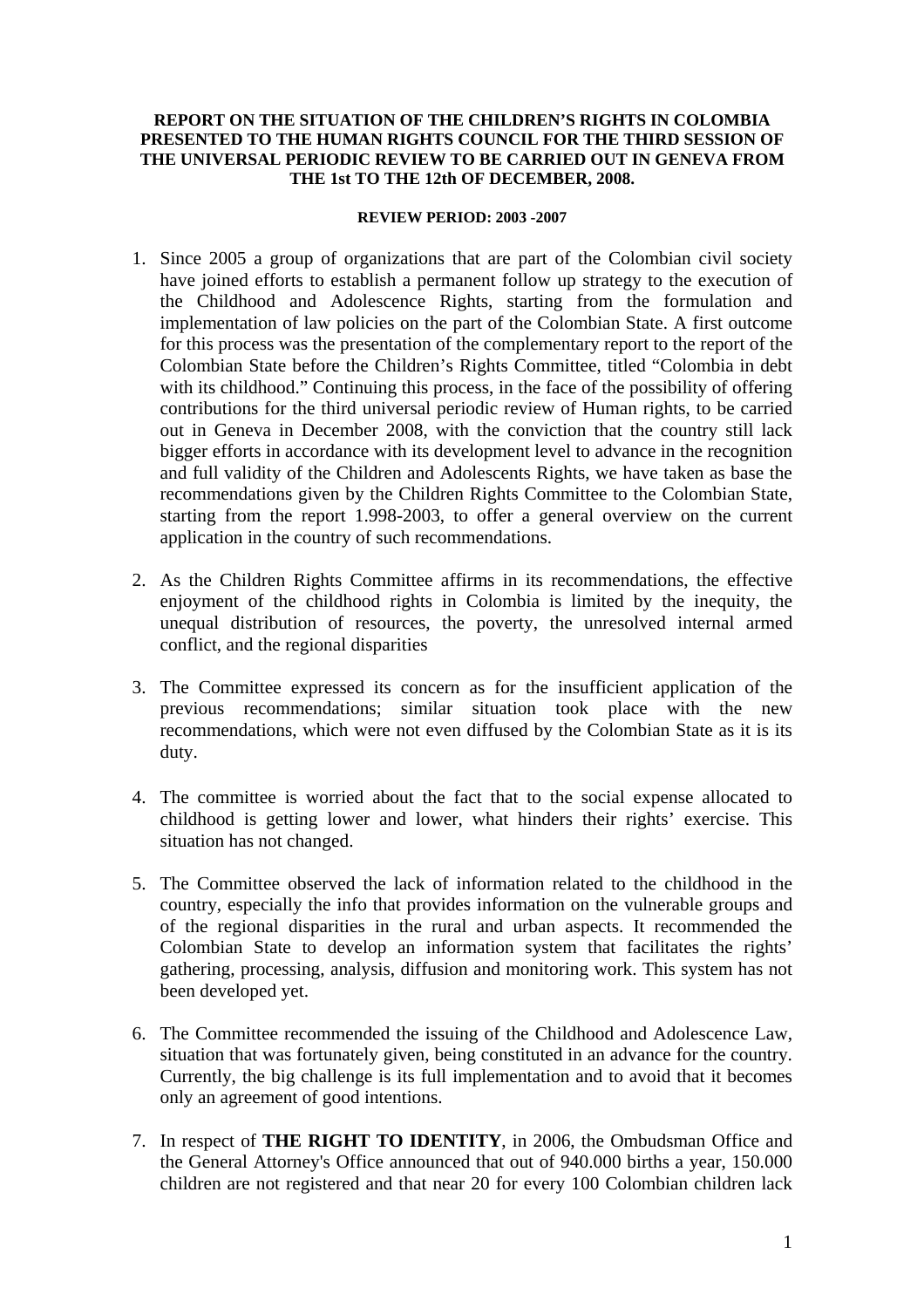civil registration, hindering this way the access to their rights' protection and guarantee on the part of the State.

Throughout the country there is a significant number of children that have not been inscribed in the civil registration when being born or that having been inscribed by their parents their registration is still incomplete due to the modernization and automation process of the National Registry; and in several places in the country, there isn't the technology to carry out the online registry or the registrations that are still on paper haven't been transcribed to the national database. An unascertained number of children are not in the registration databases at national level; that is to say that they don't exist for the country and therefore they are not just being harmed in their right to identity, but also in their right to health, education and others, extending it to all the social services that require civil registration.

Based on the National Survey of Demography and Health, the civil registration coverage reached 90.2%, in 2005, what represents a significant increase relative to the 73.6% coverage in 2000. However, there are big geographical disparities since 6.6% of the children in the urban areas and 16.6% in the rural areas are not registered yet. In accordance with the National Survey of Demography and Health 2005, the higher registration reports are in the Departments of San Andrés and Providencia (98.4%), Quindío (98%) and Cundinamarca (97.6%) and the lowest reports in the Departments of Chocó (78.1%), La Guajira (78.9%), Magdalena (76.8%), Córdoba (77.7%), Cauca (81.4%), Atlántico (88.5%), Sucre (87.6%) and Caquetá (89.5%). The highest proportion of children younger than 5 years of age without registration is in the country's coastal areas. In these areas, between 10% and [1](#page-9-0)4% of children, in that age range, have not been registered yet<sup>1</sup>.

In order to be able to determine the fulfillment of what the Convention on civil registration requests for children younger than a year, it is difficult to determine what percentage of the population, which is being covered with the measures to guarantee this right, corresponds to children younger than a year; since the registrations of these processes have been established, in general, for a population's age range younger than five years.

Another situation that is taking place is that the legal frame requires that the children should be registered in the place where they are born, what makes difficult the possibility to carry it out by those people who have been displaced due to violence or any other situation. Besides, these people lack the economic resources to do it. This makes the administrative and legal frame not very flexible and they are not being facilitators in the face of the social reality and dynamics described before, affecting the children in their recognition as citizens and also the access to their rights.

It is vital to achieve the National Registry administrative processes and activities' decentralization, improvement and flexibility and to achieve an adaptation of the laws in the face of what was previously outlined. It is also important to coordinate the promotion and spreading actions (registration campaigns), especially in rural areas and national marginal sectors, with the support of the civil society organizations. Apart from this situation, the administrative process continues being short.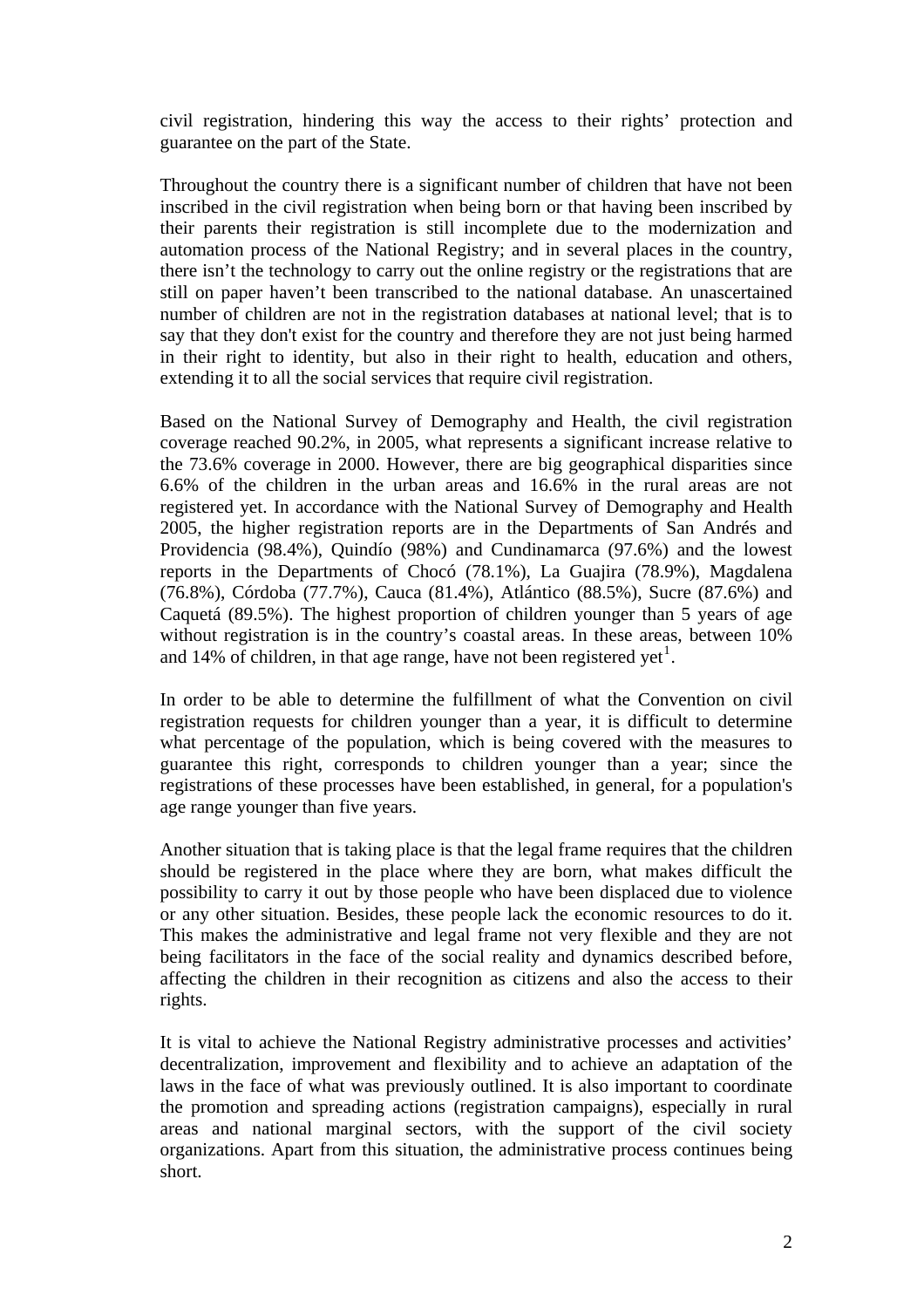- 8. As for **THE RIGHT TO HEALTH**, the country has had a decrease in the maternal, neonatal, and child mortality indicators. Nevertheless, dramatic differences remain among regions; the Departments of Guainía and Chocó with 40 and 32.8 respectively for every 1000 born alive have rates that double the national average. The first mortality causes continue being the prenatal difficulties followed by congenital anomalies, sharp breathing infections (ARI), and the diarrheic diseases (ADD). On the other hand, the National Survey of Demography and Health<sup>[2](#page-9-1)</sup> shows that nearly 19% of the adolescents between 10 and 19 years have been pregnant. This figure ascends to 30% in marginal areas. 16% are mothers and 4% are expecting a child. The high percentage of population without basic services, neither supply of drinking water and sewer system alarmed the Committee. These situations show the violation of rights and the population's exposure risk to unhealthiness, especially in the rural areas (according to the census 2005, 13,5% of the houses don't have aqueduct and 23,1% doesn't have sewer system). It is necessary for the government to make an effort to increase the coverage of the basic public services, to decrease the pregnancy levels in girls and adolescents, to improve the coverage of health services in promotion and prevention, as well as in attention and rehabilitation keeping in mind that there are more than 10.000 deaths per year in children younger than 1 year of age due to avoidable causes. In this respect, it is fundamental that the State develops and implements the integral health system for the childhood and the adolescence established in the article 27 of the new Childhood and Adolescence Code.
- 9. With regard to **THE RIGHT TO FOOD**, based on the results of the last three National Surveys of Demography and Health 1995, 2000 and 2005, it is observed that the evolution of the nutritional condition of children younger than 5 years of age related to the recovery from *Sharp Malnutrition,* understood as weight-forlength/stature – for which the official assistance programs are mainly responsible – don't show significant improvements in the indicators behavior. Likewise, *Global Malnutrition,* understood as weight-for-age in children younger than 5 years of age, shows that after a light decrease of 8.4% to 6.7% it increased again to 7%. Although *chronic malnutrition* has been having a light decrease, it has a worrying level of 12,4% with a clear difference between the urban and the rural area (17,1%, in front of 9,5%). The nutritional condition of the ethnic minorities, in particular of the native communities, is critical. During 2007, there were hundreds of deaths due to malnutrition in these communities, situation that was denounced by the press, but to which State didn't take the responsibility.

On the other hand, *this right doesn't evolve positively*, because if one takes as base the children that were younger than 5 years and that when being evaluated in the National Survey of Demography and Health in 1995 was found that 15% had malnutrition and delay in their growth, that is to say that 15 for every 100 children have shorter stature of what is expected for their  $age<sup>3</sup>$  $age<sup>3</sup>$  $age<sup>3</sup>$ , and then we observe how after 10 years (2005), these children that were between 10 and 17 years, evaluated in the Survey of Nutritional Condition – ENSIN 2005, didn't improve their condition since  $16.2\%$ <sup>[4](#page-9-1)</sup> had a delay in growth. In other words, besides the fact that the situation didn't improve with the time, the chronic malnutrition got worse in 1.2% of the population. Concerning breastfeeding, the indicator (as protective factor against malnutrition) decreases from 2.3 months in 2000 to 2.2 months in 2005; and the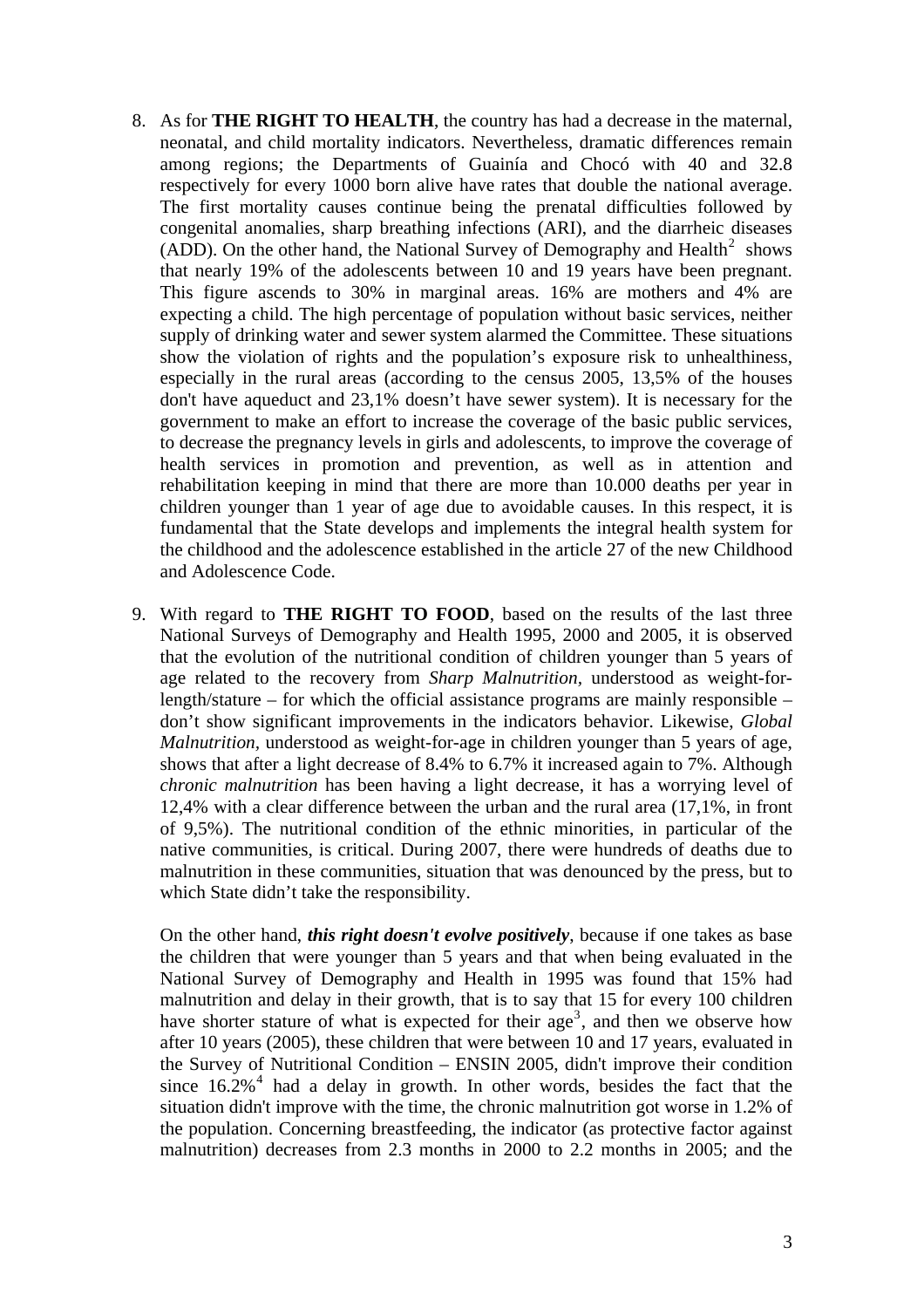tendency is to go lower bringing to light a situation of nutritional risk for the children younger than a year who are in a situation of poverty and vulnerability.

10. In respect of **THE RIGHT TO EDUCATION**, starting from the educational progress report<sup>[5](#page-9-1)</sup> in Colombia, it is considered that a little more than a million children and adolescents are not attending school, mainly the poorest and those who live in rural areas. Besides, 7 for every 100 people older than 15 years of age don't know how to read or write; and the Colombians have 8,3 years average education what means that many have not finished high school. As well as failure, school desertion is high in 1st and 6th grade (8% and 7%, respectively), aspect that has a lot to do with the low quality of education along with the inappropriate methodologies, the provision of knowledge that isn't relevant or pertinent what generates failure and desertion for which the students leave the institutions. Also, according to a study carried out by UNESCO and the World Bank, 8 for every 10 children that enter  $1<sup>st</sup>$  grade reach 5th grade. According to the Survey of Quality of Life 2003, there are two main causes for which the children and youths don't attend educational institutions: the lack of money and the fact that education is not relevant in the measure that it doesn't respond to the expectations they, their families, and the communities have. This last cause is seen among the population between 12 and 17 years of age, especially. The General Attorney's office Report revealed that there are diverse factors that affect the universal access to education for all children in school age: 1) the effectiveness decrease of the educational coverage; this is shown in the fact that only 77,4% of the population in school age is registered in basic and tertiary educational institutions. Out of the registered students, 9,1% doesn't pass the levels of the corresponding grades, what means that the educational coverage effective rate is of  $68,3\%$  $68,3\%$ <sup>6</sup>. 2) The high costs of education. In the year 2003, the school registration, monthly fee, uniforms, transportation, books and supplies oscillated between 392.326 pesos (USD \$153) a year for the students in stratum 1 and 946.793 pesos (USD \$369) for the social stratum 2 in secondary education. 3) The high desertion levels, the nonattendance and the students in extra age, especially the children in displacement situation<sup>[7](#page-9-1)</sup>. In the face of this fact, the committee showed its concern in connection with the inadequacies in the expense allocated to education, to the inequity between the public and private sector, and that the educational system in Colombia is not based on the human rights' logic, the inequality of the educational system, the deficiency of the public sector and the low quality. It recommended the resources to be increased for education, to increase the budget assigned to the public sector, to adopt an approach to rights in the educational practice, and to invest in improving the quality of education in all the national institutions.

In what has to do with the access to education in the first childhood, the country's advance has been very slow. Out of the three years of preschool education established in the General Law of Education only the grade zero (kindergarten) is being offered, which corresponds to children between 5 and 6 years, with a gross coverage rate of  $86\%$  $86\%$ <sup>8</sup> and a net coverage rate of 63,2%. In what corresponds to initial education and care programs aimed at children younger than 5 years of age, these are assisted by the ICBF (Colombian Institute of Family Welfare) in programs that as the State Report showed to the Children Rights Committee have decreased their coverage during the last years and their quality has been seriously questioned. The State should make a significant effort to increase the coverage and to improve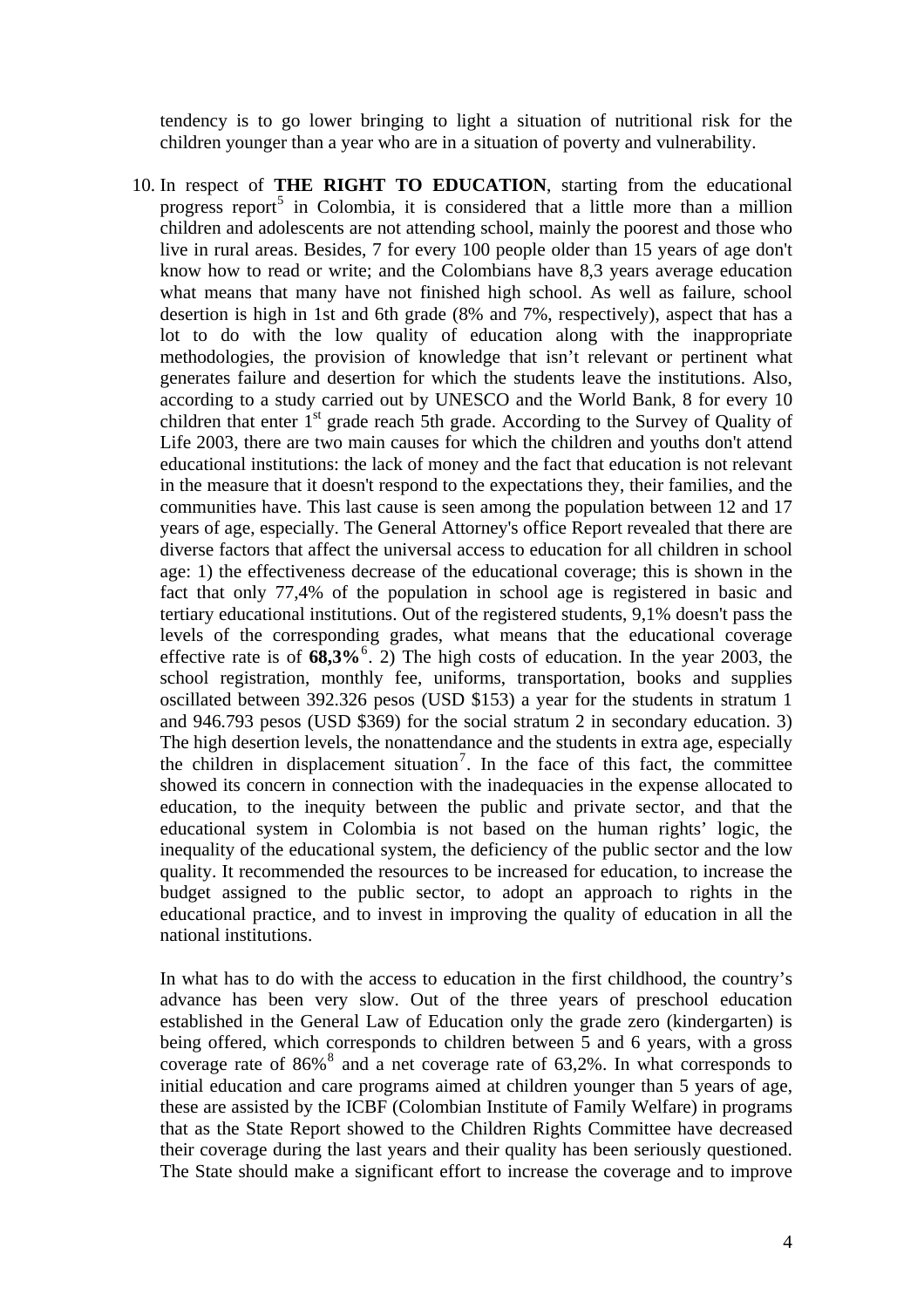the quality of the initial education programs in the country. According to the *Report*  of Educational Progress in Colombia -There are advances, but also challenges-<sup>[9](#page-9-1)</sup>, to increase coverage in preschool it will be necessary to coordinate the efforts of the health, social protection (family well-being) and education sectors. This way, it will be possible to guarantee the children's integral development. It will also be necessary to seek that the kindergartens and welfare homes<sup>[10](#page-9-1)</sup> include pedagogic activities that contribute to develop in the children knowledge and competencies that favor the decrease of the school failure in the first years of primary education.

- 11. **RIGHT TO HAVE A FAMILY**. With regard to **THE ABANDONMENT AND THE ADOPTIONS**, between 2000 and 2006, adoption processes were carried out with a total of 15.353 families, out of which 7.445 were Colombian. In the same period, a total of 15.353 children were given in adoption, out of which 10.857 were younger than 6 years of age<sup>[11](#page-9-1)</sup>. By 2007, it is recognized that 38.000 children older than 7 years of age are under protection measure; out of them, 25.000 are boarder in protection institutions and 14.000 are assisted in social-family modalities. As for this aspect, the Committee pointed out its concern when observing the high number of Children and Adolescents that remain during long periods in the institutions. It recommends adoption to be promoted as a way for alternative attention and that the entering of Children and Adolescents to the institutions becomes a last resource measure, keeping in mind the child's superior interest. It is worrying the number of international adoptions and the fact that only half of these are granted by the ICBF and the other half is carried out by private institutions. Colombia as signatory country of the Hague Convention should give priority to the national adoptions and that the process should be administered by a central authority according to the Convention.
- 12. In respect of the **RIGHT TO PROTECTION**. In spite of the important subregister, it can be pointed out that during the year 2007, a total of 77.745 accusations for violence were registered, out of which 13.913 correspond to abuse events to children, that is to say the equivalent to  $18\%$  of the total of cases<sup>[12](#page-9-1)</sup>. Institutions such as the Ombudsman Office and the General Attorney's office have also pointed out that in Colombia the father's presence is very limited to the point that for the year 2003, 60.000 accusations were received for alimentary nonattendance. For the year 2004, the Nation General Office registered 27.729 processes (of alimentary nonattendance and violence); and from January to November 2005, it received 73.009 accusations (same observation). According to the data from the Colombian Institute of Forensic Medicine and Sciences, there were 20.273 cases of sexual violence in 2007. Out of these, 85 percent (15.353 cases) were related to children younger than 18 years of age. The survey of Profamilia in 2005 reveals that 47% of the women declare that they hit their children and that physical punishment is necessary to educate them and that 34% slap them; it also pointed out that 42% of the women declare that their partners hit the children and 22% slap them. A study (2004) carried out in Bogotá, Cali and Medellín by the CISALVA institute of Cali points out that 27% of the people consider that hitting is necessary to punish children and that in the last month 62% of those interviewed yelled at their children, 27% slapped them and 17% used an object to hit them. In this sense, the Committee recommended the State to reinforce the mechanisms to control the cases of violence, abuse, sexual abuse, negligence or exploitation at home, in the educational environments, in the institutions and in the communities, and to guarantee the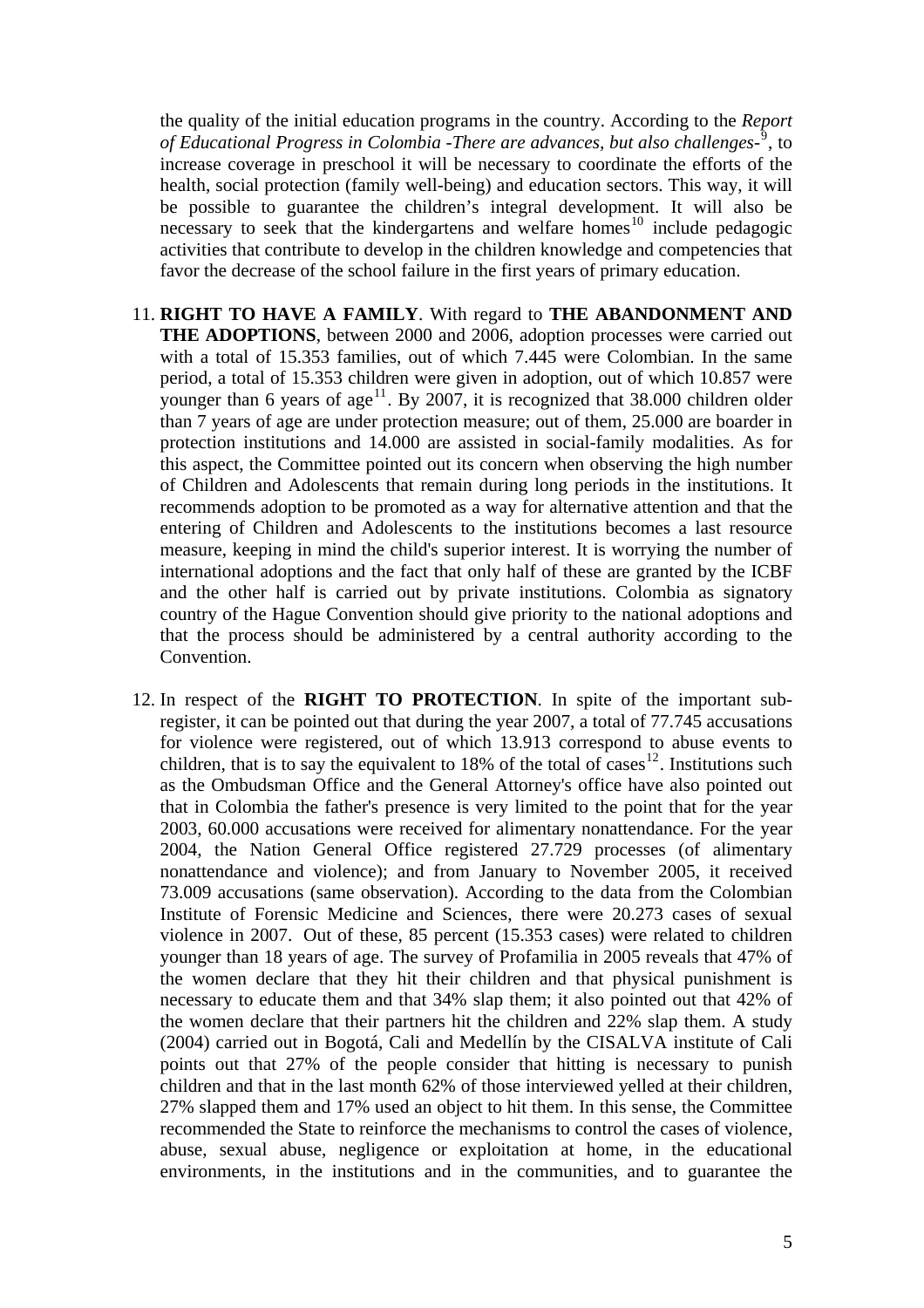victims' access to support programs and psychosocial recovery and other reintegration methods.

- 13. Concerning **SEXUAL AND COMMERCIAL EXPLOITATION**, as it was reported in the complementary report presented to the CRC, there are 35.000 exploited children and adolescents, although it is very difficult to establish the exact number. NGOs that study the topic consider that there are many more linked to exploitation in prostitution, sexual tourism (only in the city of Cartagena there are more than 1000 girls used in sexual tourism), child pornography, slaved with sexual purposes (Colombia is the second country in the world in persons trafficking), servile marriages and the sexual use of children and adolescents by the armed actors. In 2006, the National Action Plan for the Prevention and Eradication of the Commercial Sexual Exploitation of Children and Adolescents 2006-2011 was formulated, but it has not been assigned enough resources for its execution for what, at the moment, the Plan is practically inoperative.
- 14. With regard to **CHILD LABOR**, according to the reports of the National Administrative Department of Statistics -DANE- from 2001 to 2005 there has been a decrease in the child labor rate. However, UNICEF reports that in Colombia more than 2.500.000 children works. Out of this total 1.700.000 are adolescents between 12 and 17 years and 800.000 are children between 6 and 11 years. 80% works in the informal sector. 323.000 children are working in domestic service. Between 20% and 25% of the child laborers carry out high risk occupations. This percentage ascends to 70% in the agricultural sector. Approximately 50% of the child laborers between 12 and 13 years don't receive a direct income, but they have another sort of remuneration. When they earn a wage, those younger than 18 years of age earn between 25% and 80% of the monthly minimum legal wage. Only 23% of the child laborers are affiliated to the social security system, a great percentage of them as indirect beneficiaries through some relative's affiliation. In front of this situation, the Committee expressed its concern as for the dimension of the problem and for the risk many children that carry out dangerous or degrading works face. In 2008, the National Strategy to Prevent and Eradicate the Worse Child Working Methods and Protect the Youth Laborer 2008-2015 was formulated in order to take an important step in the process the country has been adopting in terms of assuming the problem in an integral way. However, it is still necessary to carry out bigger efforts at social level to be able to decrease the economic, social and cultural risk factors that make children and adolescents work.
- 15. **CHILDHOOD'S AFFECTATION DUE TO THE ARMED CONFLICT**. The internal armed conflict affects children in diverse ways: as victims of landmines when they work or play outside their homes or when they go to school or when they return from it<sup>[13](#page-9-1)</sup>; the forced displacement due to the armed conflict<sup>[14](#page-9-1)</sup>, kidnapping<sup>[15](#page-9-1)</sup> and the linking of children to the conflict.
	- a) Annually, there is an average of three victims a day due to the **LANDMINES** and the abandoned ammunition without exploding, out of which a high percentage are civilians<sup>[16](#page-9-1)</sup>. According to Human Right Watch, the registered number of annual wounded and deaths taking place because of landmines have multiplied in the last years in Colombia; being this one of those having higher indexes of victims in the world a year. It starts mainly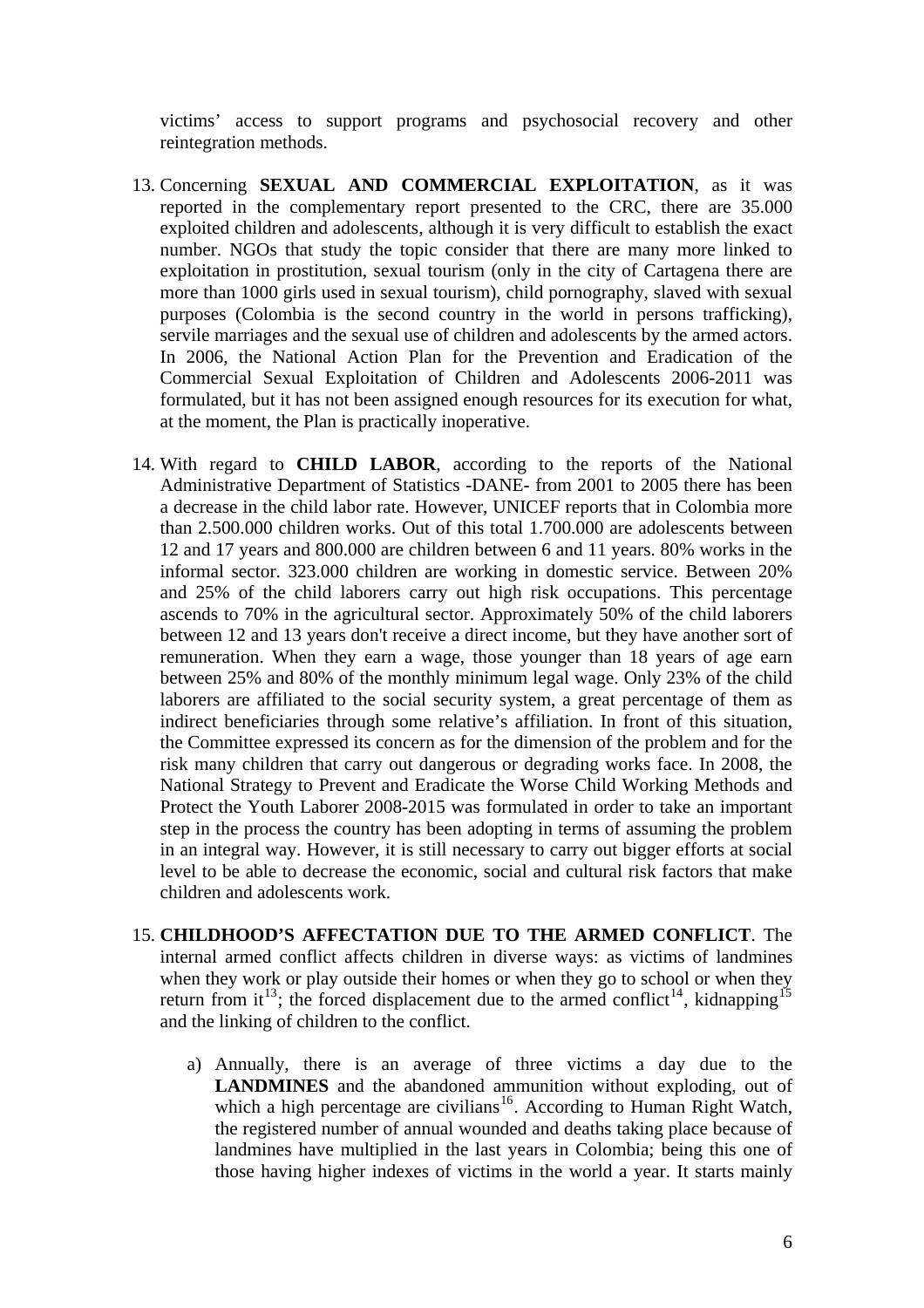from two guerilla groups, the FARC and the ELN, that also make use of other weapons such as gas cylinders bombs. The use of these devices in the war leaves hundreds of mutilated, blind, deaf or dead civilians a year; among which children are also affected. Besides, the children in combat zones live the permanent fear of being victims, restricting the possibility of going outside the house or going to study, because the fields are sowed with this type of devices. The effects of the lands mines in children go from lesions for life, lost of limbs and organs, splinters in the body and decrease or loss of their productive capacity to death.  $^{17}$  $^{17}$  $^{17}$ .

For all the above-mentioned, we declare the urgency of taking into account the recommendations given by Human Rights Watch to the armed groups of ceasing the use and the production of this type of weapons and gas cylinders, to destroy the landmines that are already stored, to point out and to fence the mined places, and to provide information to international organizations such as the International Red Cross, on the mined places what would allow the development of plans for mines destruction and demining. On the other hand, the Colombian government should review the survivors' rights legal frame and reform the law to meet their needs as for maintenance, opportune and regular provision and substitution of prosthesis, financial and psychosocial support for the adaptation process to the disability, including the non-separation from parents, reason why resources should be provided so that these can be with them in the rehabilitation processes. Besides, the decrease of the quantity procedures and the wide and complete communication as for how to have access to the help provided by the State. The training and promotion of preventive information adapted to the different life cycles in a friendly way what would allow children and adolescents to know and to manage the topic in the preventive environment; especially in areas where landmines have already been detected or where their existence is known.

b) According to government records there are 2.414.269 people in **FORCED DISPLACEMENT** situation, out of those 35.6% (860.779) are children between 0 and 17 years: 187.878 children from 0 to 6 years, 378.895 children from 7 to 12 years, and 294.006 children from 13 to 17 years old<sup>[18](#page-9-1)</sup>. Other non-state information sources such as the Episcopal Conference or the Consultancy for Human Rights and Displacement (CODHES) coincide in affirming that the number of people eradicated from their homes exceeds 3.000.000. According to UNHCR, Colombia is the second country in the world with the highest quantity of people in displacement situation. According to these sources, the percentage of children and adolescents is almost of 50%. In accordance with the National Verification Survey of the Displaced Population's Rights, carried out by the Commission of Forced Displacement Public Policy established that 16,3% of the children younger than 8 years of age don't have all the vaccinations according to their age. Out of the 12 year-old or older people in displacement situation only 27,8% consents to sexual and reproductive health programs. The children in displacement face situations that affect in a reiterated way their school life. According to a study carried out by the National Ministry of Education, only 114.044 children who live in forced displacement are registered in the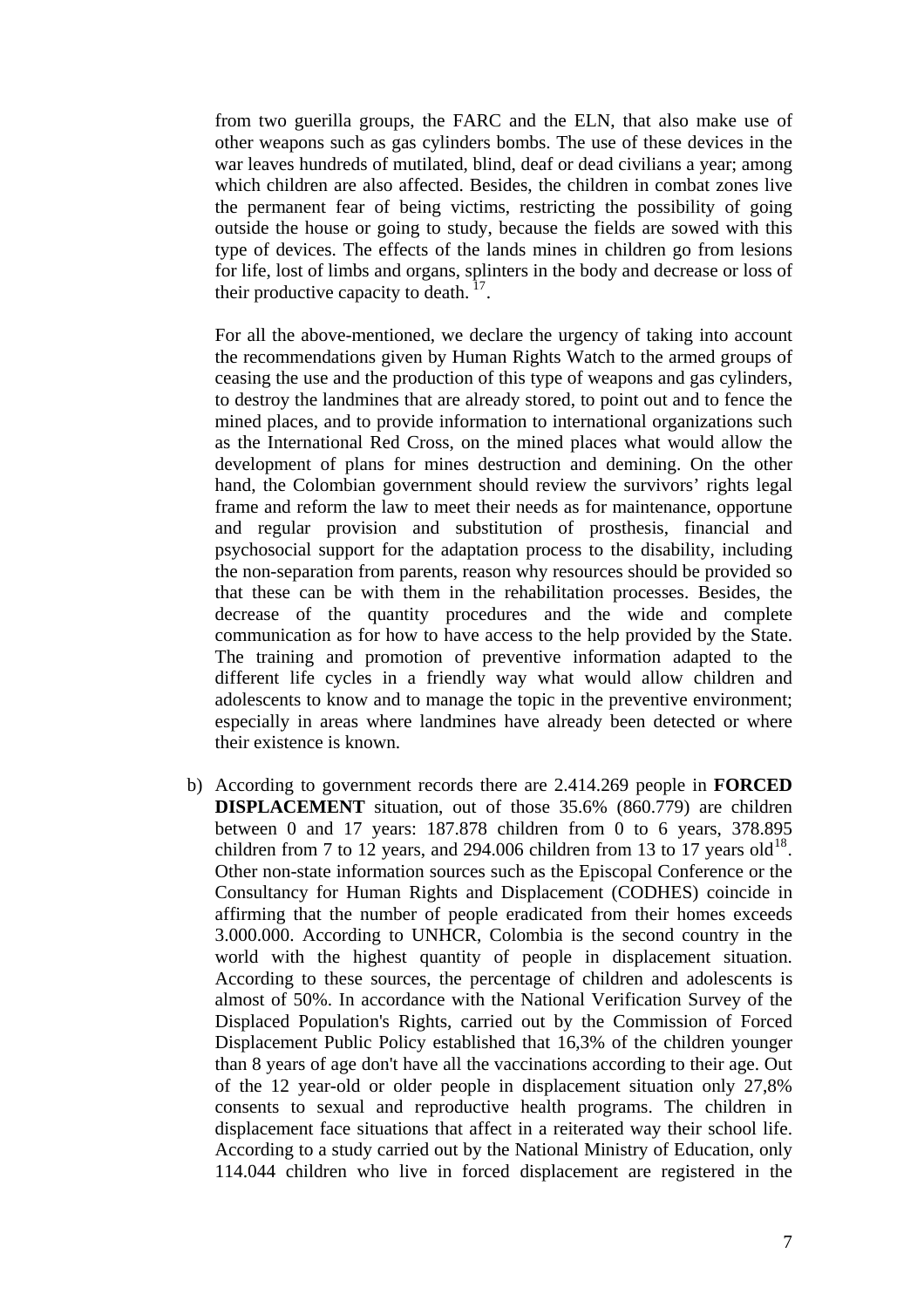education system. If this figure is compared with the total population from 5 to 17 years of age that live in forced displacement situation, this means that 74,5% of the displaced children don't have access to education. Between 1999 and 2002, 410.000 students in primary education (7,52%) and 360.000 students in secondary education (9,59%) dropped out school. The impact of the forced displacement in the school desertion and extra age situation rates became a permanent characteristic since 2000. The children have bigger difficulties to consent to the educational system due to the family mobility, the lack of the necessary economic resources to cover the basic educational costs, the lack of school certificates, the bad quality of education in their regions, the denial of places in the educational institutions in the reception areas, and the fact that many children have to work to contribute to the family income.

The average number of people in a room only to sleep in the homes of the displaced people is of 3,3, higher to the criterion of critical overcrowding, equivalent to 3 people per room. The children in displacement situation have even bigger nutritional problems. According to a study carried out by the  $WFP<sup>19</sup>$  $WFP<sup>19</sup>$  $WFP<sup>19</sup>$  in 2005, the lack of food in the displaced homes was of 57%, causing that 23% of the children younger than six years of age are below the nutritional minimum average. In the face of this critical situation the committee declares its serious concern for the great quantity of children that year after year are being displaced from their land of origin. It supports the decision of the Constitutional Court that demands the State to fulfill its responsibilities with this population<sup>[20](#page-9-1)</sup> and it emphasizes the need for the Colombian State to implement differentiated prevention and attention policies to guarantee the effective exercise of the rights to children and adolescents in displacement situation. In this sense, it recommended to increase the resources allocated to the displaced population and the development of specific programs for the rights' exercise of the children and adolescents in this situation.

- c) As for the **KIDNAPPING** phenomenon in Colombia, it is alarming. The country has become a place where the widest number of kidnappings is carried out in the world. According to figures from Amnesty International, it indicated in their last annual report that the total of kidnappings in Colombia in 2005, including children, was of 751, compared to 1.402 in 2004. In general terms, in accordance with the same figures, 43% of the minors were kidnapped by common delinquency; in second place by the ELN (National Liberation Army); in the third place by the FARC (Revolutionary Armed Forces); the fourth place corresponds to non-established groups and the fifth one to the United Self-Defenses (AUC).
- d) **CHILDREN AND ADOLESCENTS LINKED TO THE ARMED CONFLICT**, a recent report<sup>[21](#page-9-1)</sup> informs that the children and adolescents use and recruitment has increased on the part of the different irregular armed actors. The demand of children to avoid security controls and to transport information and essential goods for their survival seem to register a sustained increase especially in urban areas. The age average for children and adolescents to enter the irregular armed groups is of 13 years. The armed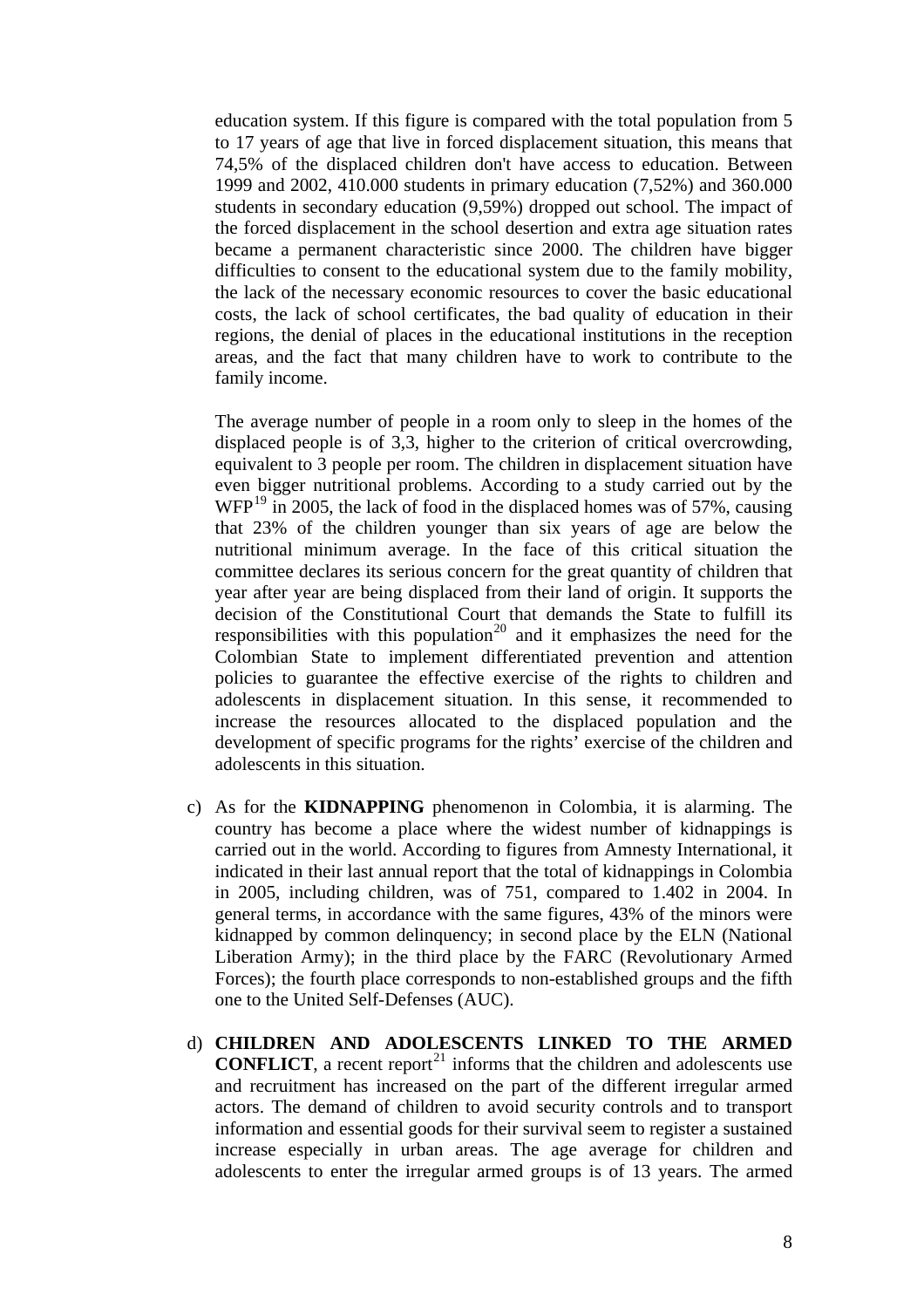groups prefer to link children and adolescents coming from native groups because they register the highest averages in continuance. The study reports that most of the children and adolescents, before their linking to the armed conflict, didn't have opportunities to develop, they had low access opportunities to the earth, study or money being the work their only development perspective. Most of the youths that have been demobilized in Colombia have done it risking their lives, since leaving the armed group is seen as an act of 'betrayal' and it is punished with death.

It is important to emphasize that the demobilized *United Self-Defenses of Colombia*-AUC didn't send the youths under 18 years of age, taking away from them the opportunity to receive the benefits of the special reintegration programs in order to avoid a possible trial in the future by the International Criminal Court. In the face of this situation, the Committee recommended the State to take measures to avoid the recruitment of children by armed groups and to provide training to the police and to the armed forces so that they respect the due process in the event of captures of youths younger than 18 years. It requests to create effective mechanisms to avoid their presence in military intelligence actions and more resources to assign to the social reintegration programs for the child victims of the armed conflict. It declares the need to integrate the rights approach in the peace process negotiations, aspect that wasn't wide and sufficiently kept in mind in the peace process with the Self-Defenses, and to implement the principle of the child superior interest to the mechanisms of truth, justice and reparation for the restitution of the children and adolescents victims of the war.

e) **CHILDREN AND ADOLESCENT OFFENDERS OF THE CRIMINAL LAW**. From 1993 to 2006, approximately from 15.000 to 55.000 children and young lawbreakers were reported every year in Colombia, although it is difficult to define a standard figure, since the figures of the Minor Police and the Minor Tribunals (Superior Council of Judicature) show a strong numeric difference. With the new Childhood and Adolescence Code related to the Criminal Law, a new system is established to assume the infractions committed by minors. However, there is a big concern in this transition process because it is necessary, according to what a study carried out by the Nation General Attorney's Office and the Foundation Antonio Restrepo Barco say, to carry out an entire process of professionals' training, verification of the institutions and their professionals' suitability, and the diversification of the pedagogic models that impact the psychosocial recovery of the judged young offenders. This same study outlines that the recidivism indexes exceed 50%, which makes necessary to identify the reasons why this happens and the need to have suitable registrations and monitoring processes to the topic, so that in the same way, it is possible to approach work effective strategies. In this matter, it is also necessary that the State approaches a bigger investment and attention to the topic, mainly keeping in mind that this system will be totally implemented in 2009, what requires a serious economic investment and of real attention to the topic as it is conceived by the spirit of the current Code.

| <b>ORGANIZATION</b> |                                       |
|---------------------|---------------------------------------|
|                     | ORGANIZATIONS THAT PRESENT THE REPORT |
|                     |                                       |
|                     |                                       |
|                     |                                       |